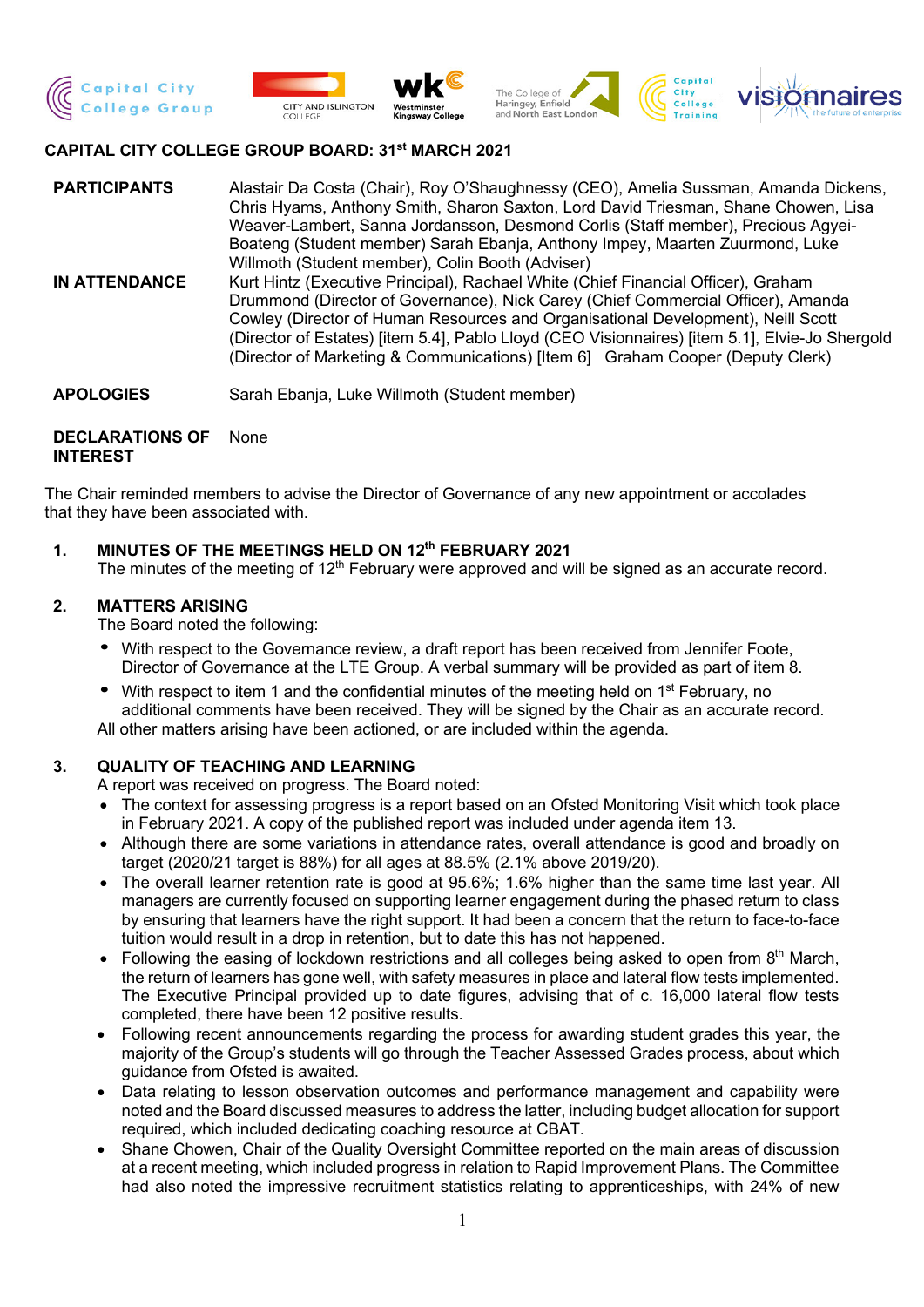apprentices in London now starting with the Group. There had also been significant discussion around the complexities arising from the differing approaches being taken by awarding bodies during the current period.

- The Board sought assurance regarding the progress towards harmonisation of policies. The Executive Principal advised that consultation meetings were taking place with the unions and it was anticipated that the objective of having new policies in place by the end of July would be met.
- The Board noted the general nature of many of the comments in the published Ofsted Monitoring report, although the Executive Principal advised that the Group had been provided with more detailed feedback. Whilst the monitoring visit had confirmed the view of the trajectory towards meeting the required improvements, there was no scope for the Group to relent or deviate from the measures being taken to achieve these.

# **4. FINANCE AND PAY AWARDS UPDATE**

#### **4.1 MANAGEMENT ACCOUNTS FOR 6 MONTHS TO 31st JANUARY 2021**

The Board received a report on the management accounts for the 6 months to  $31<sup>st</sup>$  January 2021. The Board noted:

- Month 6 is a turning point, with an operating surplus of £157k for the month compared to a forecast operating deficit of £767k, a favourable variance of £925k.
- Group EBITDA for the 6 months year to date is negative £1.5m, compared to a forecast negative of £782k, an adverse variance to plan of £744k. The main reason for the variance is that net grant income is down by £3.1m, mainly due to AEB under delivery. This is offset by £1.9m underspend on non-pay costs and £500k underspend on pay costs, but with an overspend on exceptional (redundancy and Covid-related) costs of £845k.
- During March, financial mitigation work has been undertaken to drive pay and non-pay savings in the second half of the year and to reduce the adverse variance. The full year forecast is now reduced from a £2.5m operating deficit to a £1.2m operating deficit and the Group is continuing with mitigating strategies with the aim of achieving a breakeven outcome. However, there is a significant financial risk to the AEB grant. The financial risk ranges from £1m to £5m. This is not yet included within the financial reforecast position. Meetings have taken place with the GLA who have advised the Group to submit a business case and rationale for minimising the clawback. Discussions are ongoing.
- Any further restructurings will also lead to further exceptional costs which will impact the year end position.
- Cash balances are currently strong at 60 days, typically being lower at this point of the year.

The CEO advised that a coherent plan is in place for the next two years, that includes further restructurings, which could be brought forward, but this would result in also bringing forward exceptional costs and could impact on the strategy to achieve a breakeven position for the current year. The CFO provided clarification that the current year forecast does not include a pay award; however, awards are included in the draft three-year financial plan.

## **4.2 DRAFT 3 YEAR FINANCIAL PLAN**

The Board received a report on headline budget planning for the Group for 2021-22 and 2022-23. The Board noted:

• For 2021-22, the plan shows a decrease in income to £111.2m, from £113.5m for the current year, primarily due to a c £2.5m reduction in the 16-18 grant value. To achieve an operating breakeven position will require a re-engineering of the business model to realise c. £5m of financial efficiencies. To deliver these, the intention is to move to a more effective hourly paid teaching model (c26%) next year and also to increase average class sizes from 15.5 to 16.5 students. Further efficiency modelling is anticipated in line with the outcomes of a benchmarking exercise being carried out by Tribal which will analyse costs against both national FE and London colleges data. Pay reward costings have been included in the budget, on a basis that it is considered will be acceptable to the unions, as explained by the CEO. The Board discussed the importance of the latter in relation to the Group's plans for harmonisation of policies.

The CEO provided assurance regarding the rigour of the planning to deliver the financial plan for 2021- 22 and 2022-23.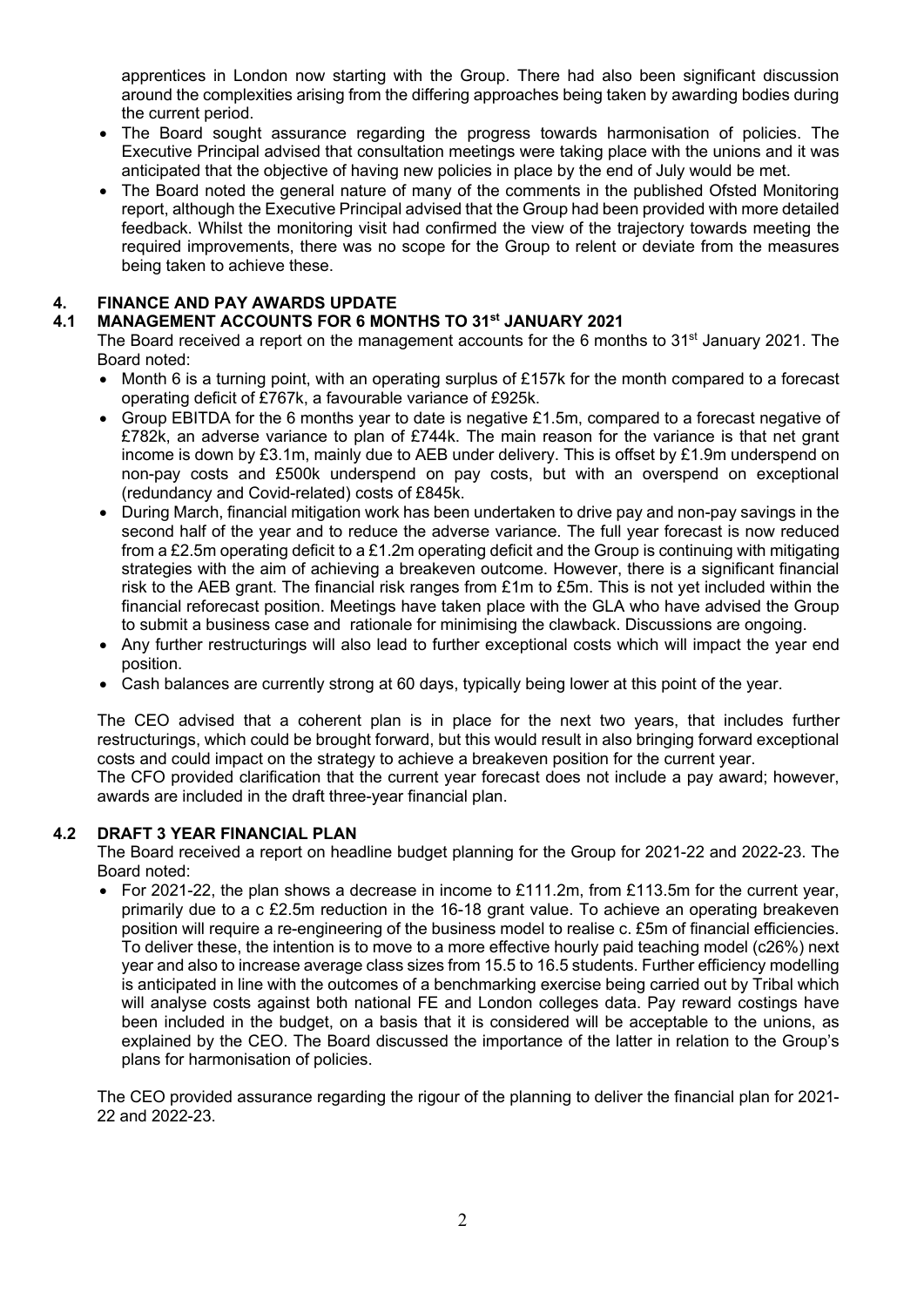#### **4.3 PAY AWARD UPDATE**

A report was received and considered. The Board noted:

- Pay awards for sixth form teachers are negotiated annually as part of a national bargaining process conducted between the Sixth Form College Association and the National Education Union (NEU), who represent the majority of teachers within the sixth form college sector. Teachers at City and Islington Sixth Form College are on teachers' contracts and are therefore represented by the NEU. The recommended pay award which has been accepted by the NEU is a 2% pay increase from 1<sup>st</sup> September 2020, rising to 3.25% from 1<sup>st</sup> May 2021, on all pay points and allowances.
- There is no legal requirement to adhere to this pay award, but the Group has ordinarily implemented the national negotiated rate for sixth form staff. The Board discussed matters relating to this, including the importance of parity of treatment of staff across the relevant centres within the Group.
- At the present time, however, the Group is in dispute with the NEU with regard to changes to the policy on lesson observations and on the practice of undertaking observations of online teaching. The union is currently consulting its members in relation to discontinuous strike action. The Board discussed the latter and was keen to ensure that this does not impact adversely on students in relation to the process for awarding Teacher Assessed Grades.
- The Board **AGREED IN PRINCIPLE** to implement the national pay award, to be applied to sixth form teachers' salaries from April onwards (backdated from 1<sup>st</sup> September), but subject to a satisfactory outcome of the negotiation on policies and observations. The Board agreed, on this basis, to delegate the decision on the final approval of the award to the Remuneration Committee.

#### **5. CEO AND GLT PRIORITIIES**

### **5.1 VISIONNAIRES**

A report was received and considered in relation to Visionnaires, the aim of which is to transform the FE sector's impact on entrepreneurship and self-employment. The Board noted:

- In 2019, the Board committed £200k to Visionnaires, of which £96k has been used. In October 2020, the Board approved in principle a further £400-600k for Phase 2, subject to a) finding other college 'Strategic Partners' to invest alongside the Group in a joint venture and b) a risk-assessed business case.
- Following discussions, three other large college groups are now simultaneously considering the proposal: New College Group, United Colleges Group and South Thames College.
- By forming a joint venture with these college partners and pooling budgets, drawing on the Group's strengths in diverse local communities, unit costs can be lowered and grant funding, sponsor and franchisee opportunities can be increased. The aim is to increase the impact ten-fold, from 200 to 2000 learners a year in total.
- The business case is now stronger than the draft considered in October, with payback on initial investment entirely recovered from existing funding sources. As both conditions have now been met, the Board's approval is sought to proceed with an additional £446k investment. This has the support of the Board-appointed Visionnaires Advisory Board. The cashflow impact has been budgeted and the project fits with the strategic plan priority 'to develop our learners' enterprise and entrepreneurship skills so they can successfully launch new ventures'.

The Board **APPROVED** the requested investment of £446k, plus the remaining £104k from the previous commitment and all Visionnaires intellectual property, into a joint venture Community Interest Company, in return for proportionate ownership and benefits. The Board commended the work undertaken by the CEO Visionnaires, noting in particular the success in collaboration with other college groups which will be critical to the success of the programme.

### **5.2 FOUNDERS ED**

The Chief Commercial Officer provided an update and the Board noted:

- Two Governor working groups are meeting in order to review two key areas of further due diligence with respect to the Founders Ed proposal following previous discussion by the Board – financial due diligence and commercial due diligence. A report on the outcome of this due diligence, along with recommendations of the working groups, will then be provided to the Board for consideration.
- **RO/ NC**

**GD**

• The Board emphasised the need for good governance and that the working groups should only make a recommendation to proceed if they are sufficiently satisfied regarding the outcome of the due diligence and should not feel obligated to recommend a basis for proceeding if their considered view is that there are significant risks that cannot be sufficiently mitigated.

The Board noted that the timescales mean that an additional meeting of the Board specifically to consider the proposal may be required at the end of April or beginning of May.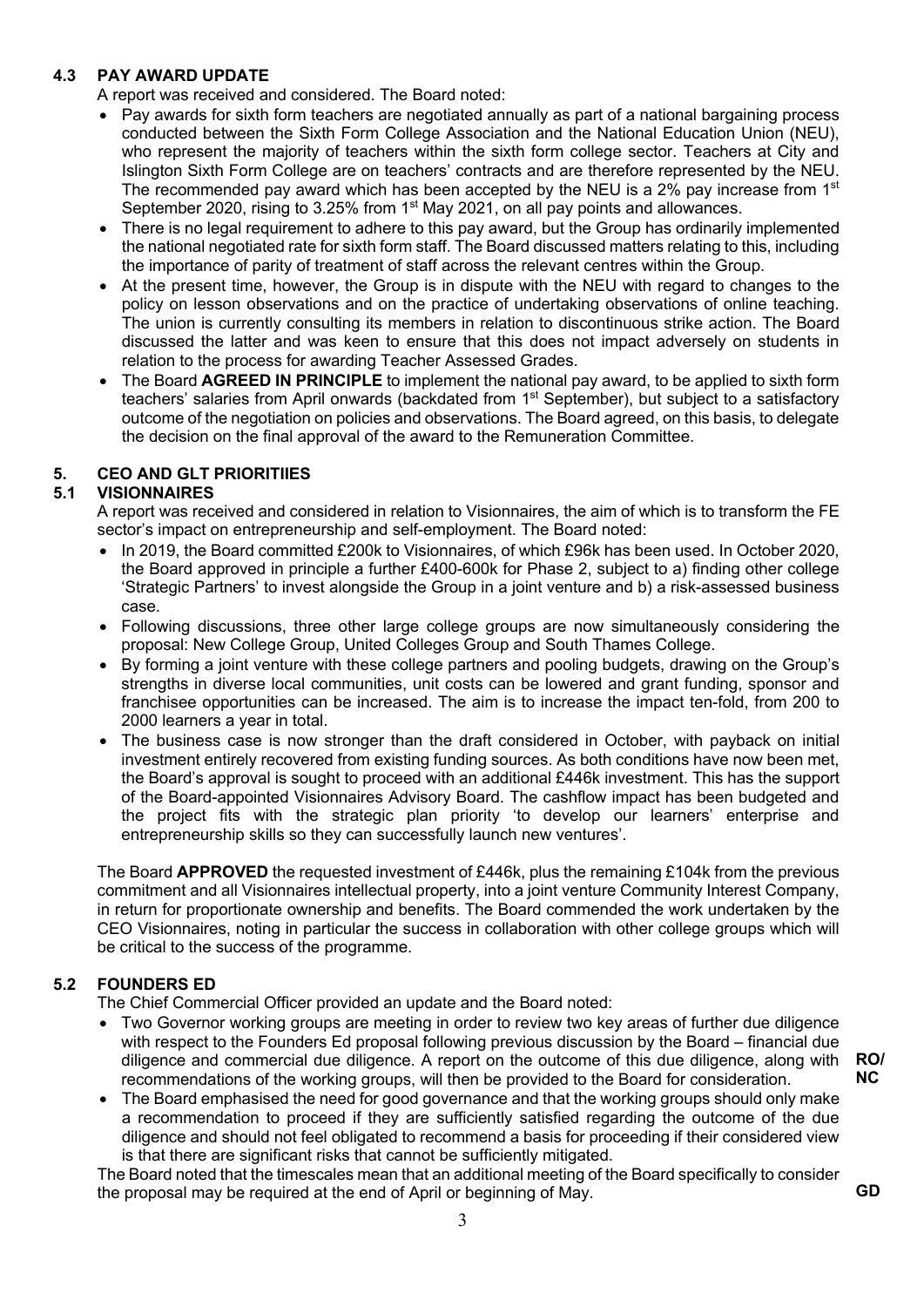#### **5.3 STRATEGIC PLAN**

The Board received a final draft of the strategic plan 2020-2023. The Board noted:

- The draft plan has been consulted on widely with internal and external stakeholders. Members of the Board have been fully involved and have contributed towards several iterations of the draft, including at the December 2020 and February 2021 Board meetings, followed by a final consultation workshop with Board members in March 2021, subsequent to which a number of final amendments have been made.
- In line with feedback from the Board during the process, the plan is structured around three main themes: Our Learners; Our College; and Our Colleagues.

The Board **APPROVED** the Strategic Plan.

The Board also stressed the importance of regular monitoring against the plan and asked to be provided with a monitoring report on a six-monthly basis. **NC** 

#### **5.4 FACILITIES MANAGEMENT**

A report was received and considered. The board noted:

- The background to the proposal, as discussed previously by the Board, is that the Group's current managed outsourced contract with Kier, which represented the majority of the Group's annual spend of £6.5m on facilities management services is not performing well, is providing a poor experience for learners and staff, and Kier are exiting the market. This provides the Group with the opportunity to remove Kier and to reconfigure these services in a manner that works better.
- A proposal has previously been brought to the Finance Oversight Group for full insourcing of the Kier contract and staff, but as this activity is not core to the Group's business, members considered the approach to involve too great a degree of risk. Having considered the options further, the GLT is now putting forward a revised proposal, which has been considered from two key perspectives:
	- How to improve the quality of experience for the Group's learners and staff, and
	- What is the most cost effective option for the Group.
- In order to reduce the insourcing risk previously identified, whilst ensuring a more effective service, the recommendation is to recontract directly the services that Kier provide, with multiple local suppliers, whilst also employing site managers in each centre who will act as the interface between the centre's curriculum leaders and the facilities team and contractors. This approach will ensure that the service experience and responsiveness improves for staff and learners, whilst also driving savings from this configuration as the Group will no longer be paying VAT or Kier profit and overhead on insourced staff. The recommendation is to have this new structure in place by the end of July 2021 so that it is operational for the new academic year.
- In order to employ staff on more commercial terms, a recommendation is being made to set up a subsidiary company to employ these site managers. Complementing this, the subsidiary company will also be used as a vehicle to employ the nascent commercial lettings team for the same reasons.

The Board noted that it is not unusual for large college groups to establish subsidiary companies for this purpose, and the Board commended the work undertaken on the proposal.

The Board **APPROVED** the approach, including the setting up of a wholly owned subsidiary company, limited by shares, to employ the small number of non-curricular staff comprising site managers for estates and commercial letting staff.

#### **6 MARKETING AND 21/22 ENROLMENT PLANNING**

The Board received a report on application monitoring, marketing activity and improvements to the new student journey. The Board noted:

- Applications are significantly higher than last year. The Director of Marketing and Communications provided a verbal update on the latest data as at 29<sup>th</sup> March:
	- Total applications compared to last year show increases of 40% at CANDI and 26% at WKC, but a decrease of 15% at CONEL
	- 16-18 year old applications all show an increase: 25% at CANDI, 15% at WKC and 19% at CONEL.
- Potential reasons for the decrease at CONEL have been identified and various strategies are being implemented to address this.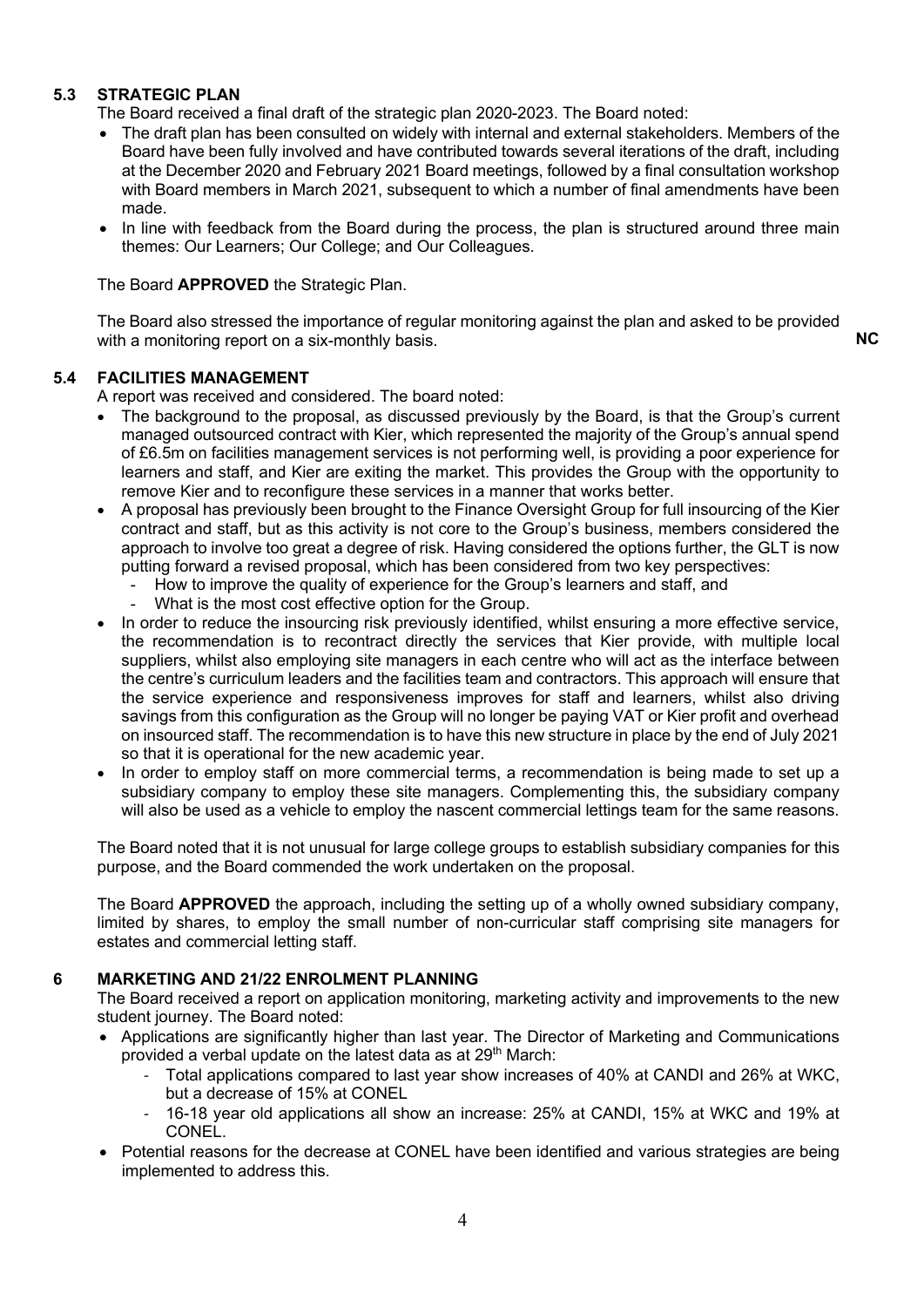- With the aim of developing a Group-wide 'sublime' customer experience, a Group Admissions Collaboration and Improvement plan is now in place, ensuring fully aligned processes, systems and structures that improve the learner journey and customer experience whilst removing inefficiencies. A sales approach is being embedded in the front-line Contact Centre, enhancing capability to answer as many queries as possible on first touch point. The aim is to have human interaction at the heart of admissions but using appropriate systems to maximise efficiency and deliver excellent customer service where possible.
- Group Admissions Service Standards have been approved, which will be reported on monthly. Customer Service Training is being delivered across all front- line staff including interviewing teachers. The approach is to create a '*drop of magic'* at each customer interaction.

Members of the Board provided various feedback:

- The split between adult learners and 16-18 year-old learners is important and should be included in future reports.
- In the period between now and September, the Board additionally needs to be provided with data on offers and acceptances and would wish to see conversion data split by college and by age group, with time comparative data where available.
- It may be helpful to assist three year forward planning to obtain data regarding expected numbers of school leavers.

#### **7 EQUALITY, DIVERSITY AND INCLUSION – OBJECTIVES**

The Director of Human Resources and Organisational Development presented the Equality Diversity and Inclusion (EDI) Objectives. The Board noted:

- The objectives have been written in consultation with the Group's Equality, Diversity and Inclusion Oversight Group, which comprises members of staff from across the Group. They have also been discussed with the Board's lead member, Sarah Ebanja.
- It is intended that these objectives will serve as the reference point for EDI until 2024 and for an action plan which will be reviewed on an annual basis.

The Board commended and **APPROVED** the EDI Objectives.

#### **8 MEMBERSHIP AND GOVERNANCE UPDATE**

The Board noted that following a search carried out by Peridot since the beginning of the calendar year, four candidates for Board membership were interviewed on 11<sup>th</sup> March by a panel comprised of members of the Search and Governance Committee. Two candidates have been recommended for appointment. On the recommendation of the Search and Governance Committee, the Board **APPROVED** the following appointments to the Board, both for terms of office of four years from 1<sup>st</sup> April 2021:

- Asfa Sohail
- Toyin Odulayo

Both new members will be invited to attend the 28<sup>th</sup> May Board meeting and the Director of Governance will arrange an induction.

**GD**

**GD**

A draft of the independent report by Jennifer Foote, Director of Governance at the LTE Group, on the Group's governance was received. The Board noted that the report is largely complimentary about the Group's approach to governance, however, it makes some recommendations for further improvements. An action plan will be considered by the Search and Governance Committee and be reported to the May Board meeting.

#### **9 FEEDBACK FROM STUDENT COUNCIL**

A report was received and it was noted:

- The first meeting of the new Student Council took place on  $10<sup>th</sup>$  March, to which three students from each centre were invited to attend, along with three independent Board members and senior leaders from the GLT. The minutes of the meeting were provided to the Board. Future meetings will be student led and more focused on the student experience. A review of the membership of the council will also take place. It is also hoped that more Board members will take the opportunity to attend future meetings, which are a valuable opportunity to hear from and engage with students.
- Whilst the first meeting was a useful start, the intention is to fine tune the approach to student engagement at Board level. The Search and Governance Committee will consider issues surrounding the student voice at Board level at its meeting on 29<sup>th</sup> April, and a report will be provided to the Board in due course. **GD**

**ES**

**ES**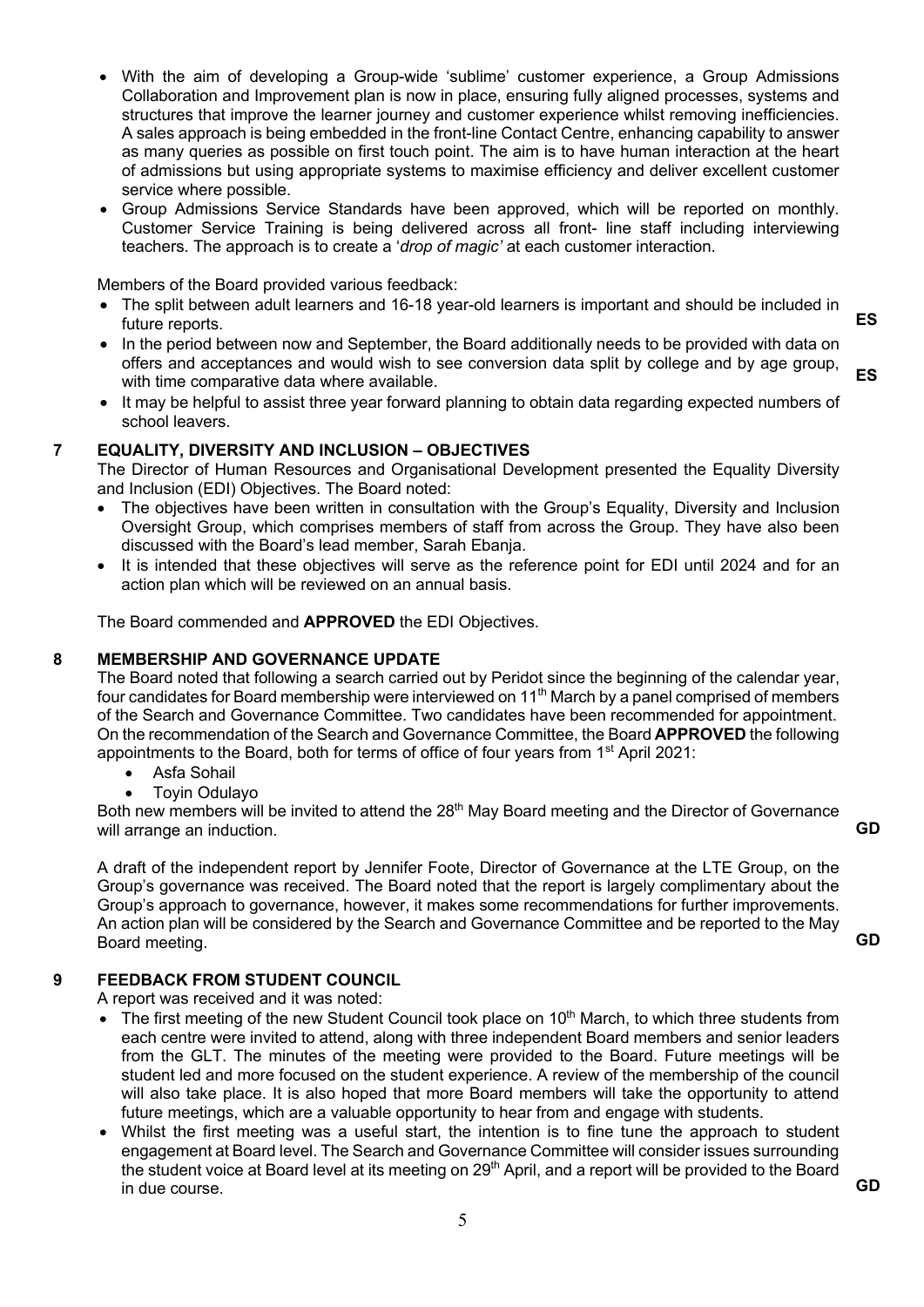#### **10 CHAIR'S ACTION**

A report was received and the Board noted:

- Since the last Board meeting, the Chair has signed the Stage 1 application for capital support to the DfE for the Further Education Capital Transformation Fund. The application is in line with the discussion at the Board meeting, at which the Group's overarching estates strategy was approved.
- The application process has two stages, with this first stage being an expression of interest where colleges were invited to put forward outline proposals – the deadline for which was  $22^{nd}$  March. In line with the estates strategy, three business cases have been put forward for capital projects at the Tottenham, Holloway and Soho sites.
- The Group expects to be informed as to whether it has progressed to Stage 2 of the process on  $14<sup>th</sup>$ May, after which the deadline for the Stage 2 application is  $30<sup>th</sup>$  July.
- A full estates master plan is to be brought to the Board at its meeting in July.

The CEO advised that the GLT is reviewing its planning processes in order to secure improvements with respect to consideration and submission of applications for capital funding.

#### **11. PENSIONS**

A report was received. The Board noted:

- At the October 2020 meeting, the Board had agreed to place a legal charge on the Centre for Business Arts and Technology in order to maintain the Group's category A status with the London Pension Fund Authority with respect to its Local Government Pension Scheme, for which within 19/20 financial statements a total liability of £99m was stated. This is the second charge which has been place on one of the Group's buildings (the Victoria site also has a charge).
- At the time of the approval of the charge, it was agreed that a small working group of senior leaders and governors should consider ways forward to minimise the risk and liabilities associated with the Group's pension schemes, particularly the LGPS.
- Julian Gravatt (the AoC Deputy CEO) was asked to speak to the working group and gave a presentation at the working group meeting on 2<sup>nd</sup> March. A copy of his presentation was provided to the Board.
- It is the intention for the CEO to write to Gillian Keegan (Parliamentary Under Secretary of State for Apprenticeship and Skills) raising the issues associated with the provision of defined benefits pension schemes. The Chair is also due to meet with Ms Keegan as part of his work with the Social Mobility Commission, to talk about FE.

The Board also noted that the issues faced with regard to the increasing burden of pension liabilities are not unique to the Group, but common across the sector. The Board therefore asked for clarity regarding action being taken, as had been discussed, to reach out and join forces with other colleges to provide a stronger combined voice to lobby for Government action. **RO**

#### **12 KEY PERFORMANCE INDICATORS**

The Board received for information and noted the following reports:

- Group Dashboard March 2021
- 2020/21 Attendance and Retention Summary as at 5 March 2021
- Curriculum and Learner Experience Scorecard as at 5 March 2021
- 2020/21 Estimated Funding Report as at 5 March 2021

#### **13 OFSTED MONITORING VISIT**

The Board received for information and noted a copy of the published Ofsted Report on the Progress Monitoring Visit that had taken place on 24-25<sup>th</sup> February 2021.

*The dates of next scheduled meetings are: Friday 28th May 2021 9:30am Wednesday 7th July 2021 9:30am An additional meeting may be convened at the end of April to consider approval the Founders Ed proposal.*

Signed as a correct record: